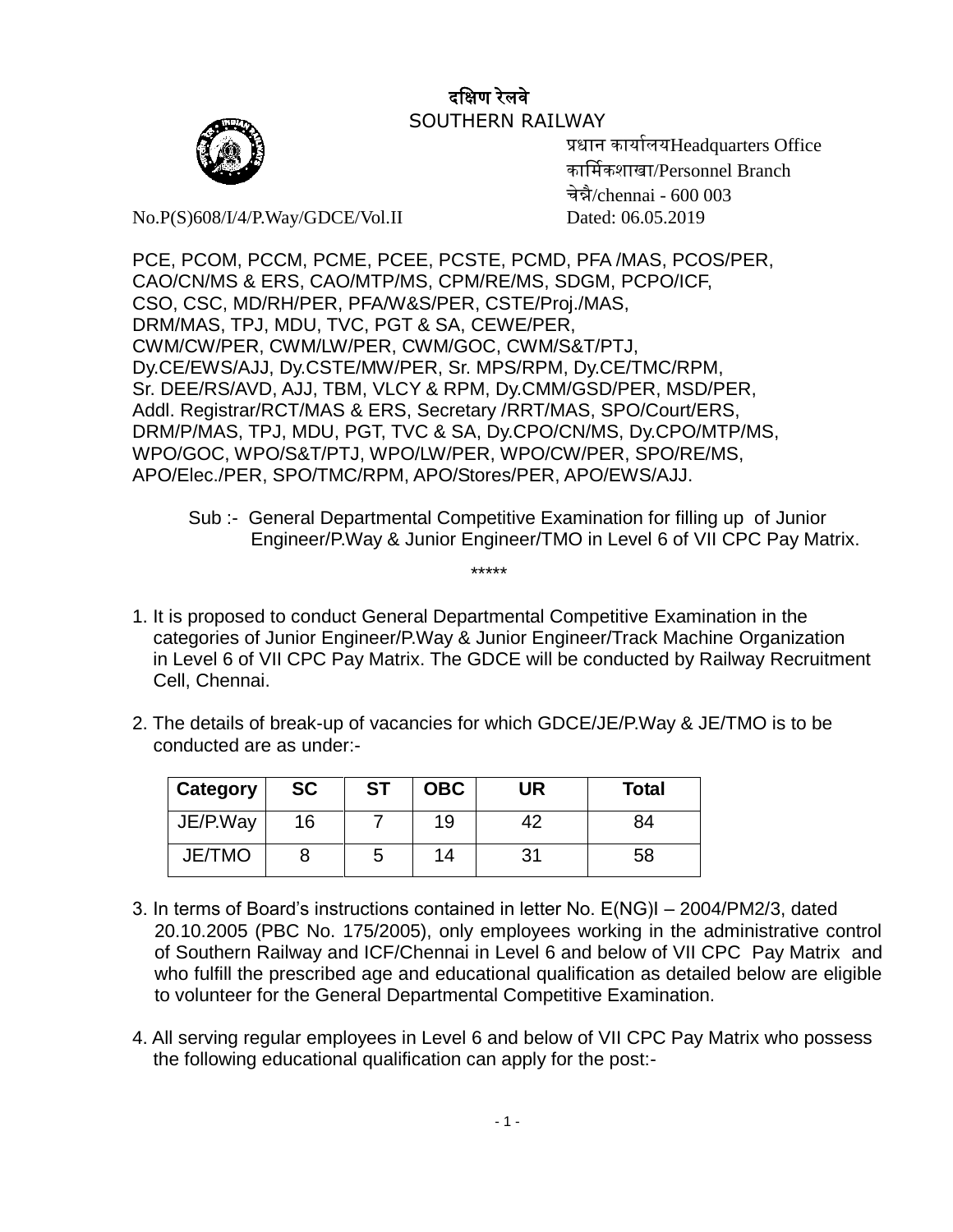## **Educational Qualification:-**

- **(i) For JE/P.Way**:- (a) Three years Diploma in Civil Engineering or B.Sc. in Civil Engineering of three years duration **OR** (b) a combination of any sub stream of basic streams of Civil Engineering from a recognized University / Institute.
- **(ii) For JE/TMO**:- Three years Diploma in (a) Mechanical/Production/Automobile/ Electrical/Electronics/Instrumentation & Control Engineering from a recognized University/Institute **OR** (b) a combination of any sub-stream of basic streams of Mechanical/Production/ Automobile / Electrical/Electronics/Instrumentation & Control Engineering from a recognized University/Institute.

**Note:-**

- **(i) For JE/P.Way:** Candidates having higher educational qualification in Civil Engineering/ Civil Engineering (Transportation) recognized by AICTE are also eligible.
- **(ii) For JE/TMO:** Candidates having higher educational qualification in Mechanical/Production/Automobile/ Electrical/ Electronics/Instrumentation & Control Engineering recognized by AICTE are also eligible.
- 5. **Age**: Maximum age limit **as on 01.07.2019:-**

| <b>Community</b> | <b>SC/ST</b> | <b>OBC</b> |  |
|------------------|--------------|------------|--|
| Age Limit        |              |            |  |

- 6. **Volunteers who fulfill all requirements and are working in the Departments /Branches of Headquarters/Divisions/Extra Divisions/ Production Units / Construction Units of Southern Railway and ICF/PER may apply**.
- 7. (a) All columns of the application in prescribed format should be duly filled and the same should be verified and certified in the appropriate column by the concerned Supervisory Official. The applications without Supervisor's certification will be rejected.
	- (b) The eligible employees should send their application by ordinary post in the prescribed format directly to RRC/Chennai to the address mentioned below by post or in person **on or before 17.30 hrs. of 06/06/2019.**

 " The Chairman, Railway Recruitment Cell, No.5, Dr.P.V.Cherian Cresent Road, Behind Ethiraj College, Egmore, Chennai - 600 008."

 The last date and time for receipt of application is "SACROSANCT". No need to attach copies of any certificates. These will be called and verified at the time of Document Verification.